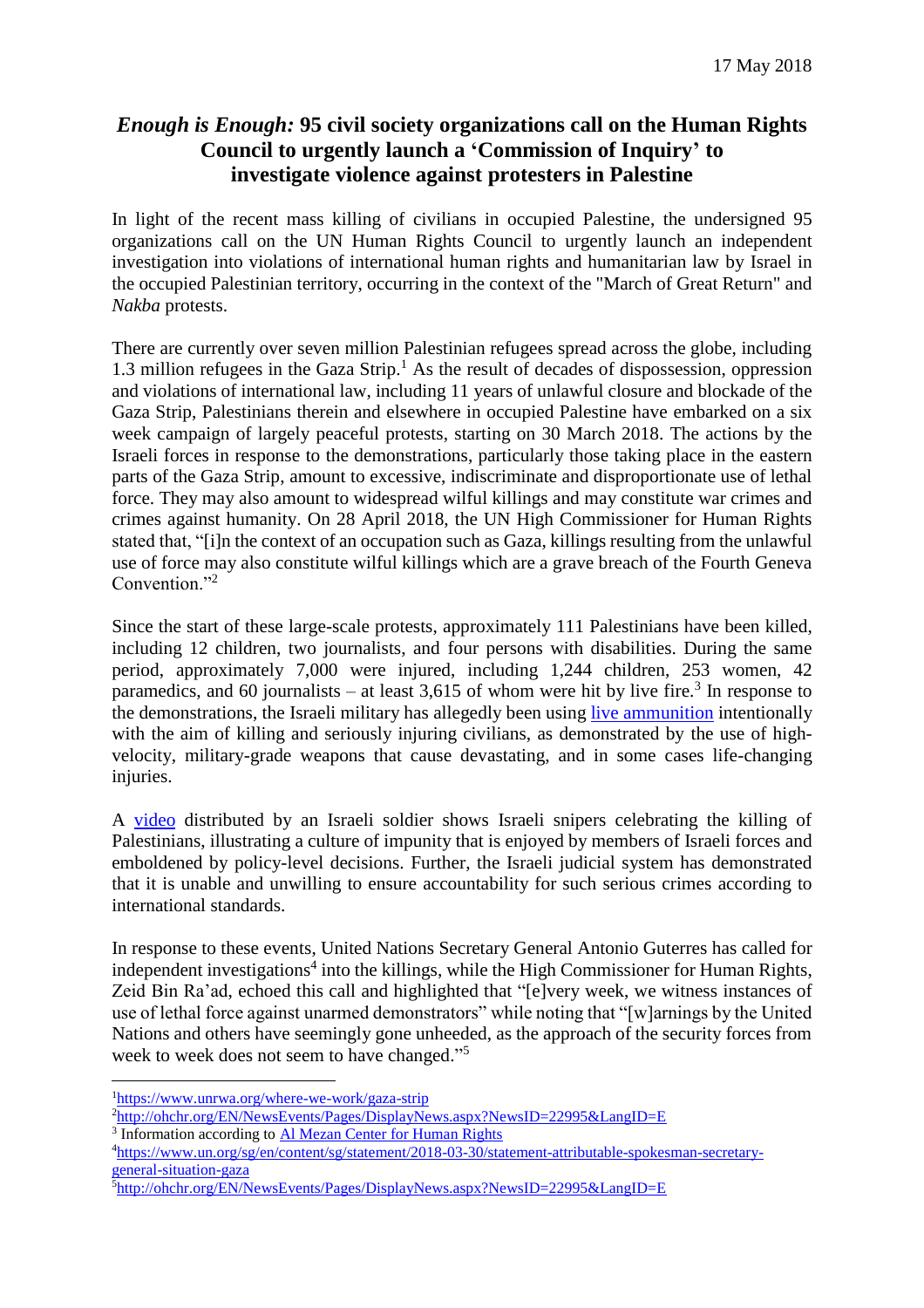The Israeli government continues to disregard the numerous recommendations by UN officials to exercise restraint in its response to the protests in the Gaza Strip and elsewhere in occupied Palestine. In fact, the Israeli military has increased the use of force against the civilian population in violation of its obligations under international law to ensure the welfare and respect of the fundamental rights of the occupied population under its control.

The escalating protests over the last six months intensified following the [announcement](http://alhaq.org/advocacy/targets/third-party-states/1156-al-haq-condemns-united-states-recognition-of-jerusalem-in-the-occupied-state-of-palestine-as-israels-capital) of 6 December 2017 by US President Trump recognizing Jerusalem as Israel's capital and relocating its embassy from Tel Aviv to Jerusalem, in blatant disregard for international law. On Monday, 14 May 2018, the relocation of the US embassy to Jerusalem entrenched and endorsed Israel's annexation of Jerusalem, in violation of Article 2(4) of the Charter of the United Nations on the prohibition of annexation - a general principle of international law - and in breach of Israel's obligations as an Occupying Power under Article 47 of the Fourth Geneva Convention, which concerns the protection of the occupied Palestinian population from any measures of "annexation by the latter of the whole or part of the occupied territory."

The undersigned organisations join the UN Secretary General and High Commissioner for Human Rights' calls for action, and specifically demand that the UN Human Rights Council urgently establish a Commission of Inquiry with a view to: (i) ensuring legal accountability for perpetrators of violations of international human rights and humanitarian law, including for individual and command responsibility, and (ii) facilitating and expediting existing international investigations and examinations. The Human Rights Council should also encourage the International Criminal Court to urgently open a full investigation into alleged international crimes committed by the Occupying Power. Finally, the undersigned organizations call for an end to the 51 years- of occupation of Palestinian territory, including the immediate lifting of the closure and blockade of the Gaza Strip. In the words of the UN High Commissioner for Human Rights "enough is enough." <sup>6</sup>

## **Signatories:**

Action by Christians for the Abolition of Torture (ACAT) ActionAid International ADDAMEER Prisoner Support and Human Rights Association Al Mezan Center For Human Rights Rights Aldameer Association for Human Rights Algemene Centrale-ABVV /La Centrale Générale-FGTB Al-Haq ALTSEAN-Burma Article 1 Collective Asian Forum for Human Rights and Development (FORUM-ASIA) Asian Legal Resource Centre (ALRC) Association ADALA pour le droit a un process equitable (ADALA) Association AMAL pour La Femme et le Développement Association Belgo-Palestinienne WB Association France Palestine Solidarité (AFPS) BADIL - Resource Center for Palestinian Residency and Refugee Rights

 $\overline{a}$ 6<http://ohchr.org/EN/NewsEvents/Pages/DisplayNews.aspx?NewsID=23086&LangID=E>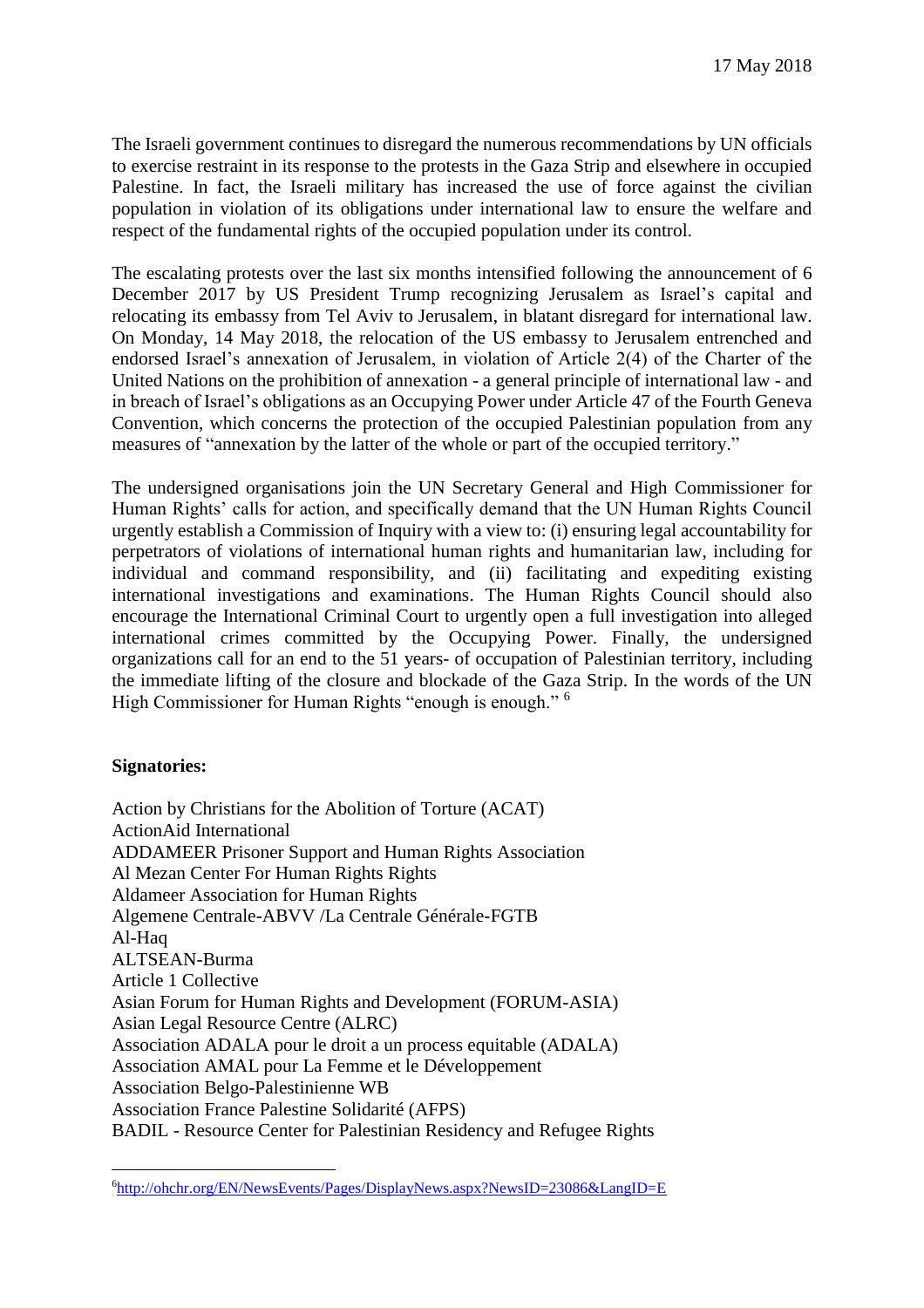Broederlijk Delen Buliisa Initiative for Rural Development Organisation (BIRUDO) Bytes For All, Pakistan Cairo Institute for Human Rights Studies Center for Constitutional Rights (CCR) Center for Defense of Liberties and Civil Rights - Hurryyat Centro de Estudios Legales y Sociales - CELS Christian Reformed Church Office of Social Justice Civic Coalition for Palestinian Rights in Jerusalem CIVICUS: World Alliance for Citizen Participation CNCD-11.11.11 Coalition for Accountability and Integrity - AMAN CODEPINK Collectif Interuniversitaire pour la Coopération avec les Universités Palestiniennes Comités pour le Développement et le patrimoine Commonwealth Human Rights Initiative (CHRI) Community Action Center – Al-Quds University Conectas Direitos Humanos Corporate Accountability Lab Defence for Children International - Palestine DefendDefenders EuroMed Rights European Coordination of Committees and Associations for Palestine Fédération des Associations Marocaines en France Filastiniyat Association Geneeskunde voor de Derde Wereld Gents Actieplatform Palestina (GAPP) Global Initiative for Economic, Social and Cultural Rights Human Rights Law Network, India Immigration Developpement Democratie – France Institut de recherche en droits humains (IRDH) International Commission of Jurists (ICJ) International Federation for Human Rights (FIDH) International Service for Human Rights (ISHR) Jerusalem Legal Aid and Human Rights Center Kvinna till Kvinna L'Association Marocaine des Droits Humains L'Association Marocaine des Droits Humains Lawyers for Palestinian Human Rights (LPHR) Le Comité pour le Respect des Libertés et des Droits de l'Homme – Tunisie Medical Aid for Palestinians (MAP) MIFTAH MOC- Mouvement Ouvrier Chrétien Moroccan Forum for Young Journalists (MFYJ) Mouvement contre le racisme et pour l'amitié entre les peuples (MRAP) Network Movement for Justice and Development (NMJD) New Orleans Palestinian Solidarity Committee Norwegian People's Aid Odhikar Otros Mundos AC/Chiapas, México